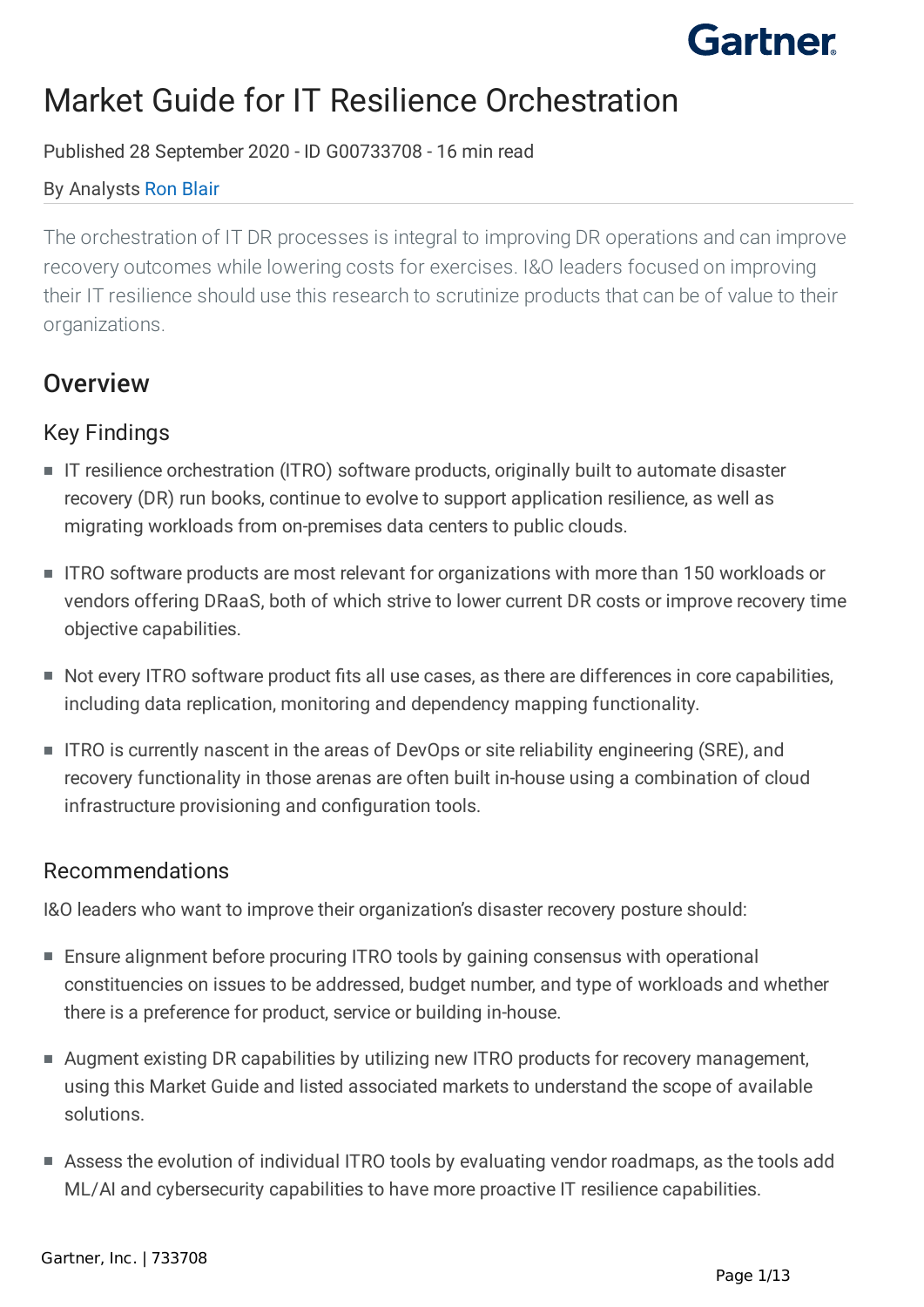■ Evaluate and compare ITRO products and vendors by using a comparative selection process of each of their candidate vendors, referencing the Market Direction or other sections of this research.

# Strategic Planning Assumptions

By 2025, 60% of I&O leaders who have demonstrably developed fiscally rightsized traditional disaster recovery capabilities will expand their role to address as-yet-unclaimed or newly emerging areas of IT resilience.

Through 2025, 20% of enterprises will go beyond SRE by adding IT resilience roles to improve resiliency posture between product teams and traditional DR, up from less than 1% today.

## Market Definition

ITRO solutions are chiefly aimed at helping to improve the reliability, speed and granularity of workload recovery due to unplanned outages by automating disaster recovery (DR) processes while lowering the costs of application dependency mapping, DR run book creation, exercise efforts and reporting.

Gartner's ITRO definition focuses on tools that support a majority of these capabilities:

- Automated failover, failback and availability
- Replication and orchestration
- Discovery, dependency mapping and workload analysis
- DR management and run book creation
- Reporting and validation of recovery capability

# Market Description

COVID-19, economic uncertainty, business model pressures, civil unrest, cybersecurity concerns and geopolitical strife have continued to amplify the usage of the term "resilience."

From an IT perspective, stakeholder and client expectations have gone beyond "always on" to where even application slowness is often perceived as an outage. Thus, there is a desire for most enterprises to improve IT resiliency via a proactive posture focused on reliability and systematic tolerance. As a result, resilience is manifested from nearly every facet of the IT organization  $$ from cybersecurity to application development, IT service management, platform and MASA architects, and DevOps and site reliability engineering teams.

IT resilience is the organization's ability to avert, absorb, abate, restore and adapt to IT-related hazards such as application defects, performance thresholds, security vulnerabilities, single point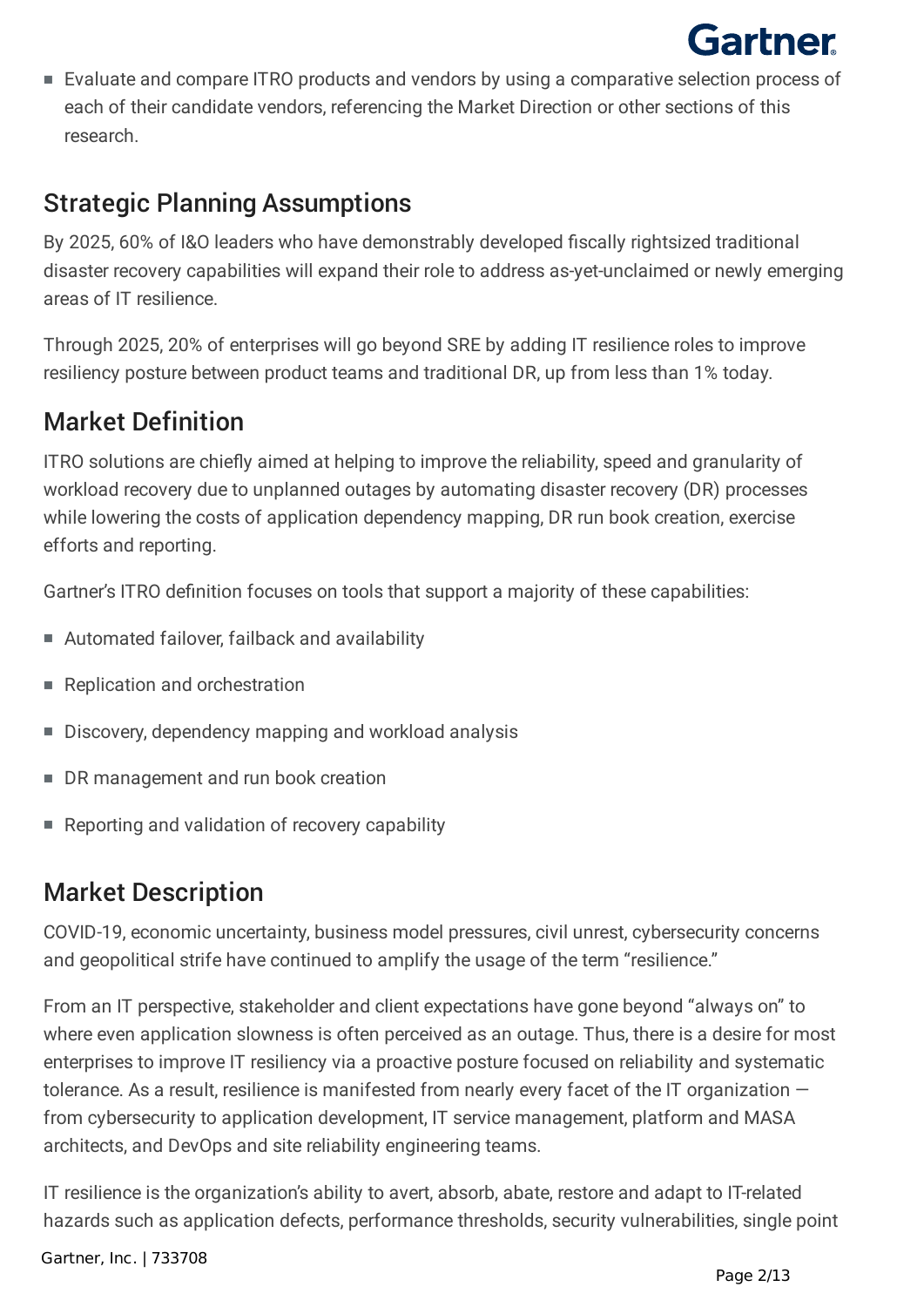

of failures and service provider outages and to continuously improve end-to-end posture so systems are reliable, tolerant and recoverable (see Figure 1).

Figure 1: IT Resilience — Reliable + Tolerant + Recoverable



#### **Gartner's IT Resilience Framework**

Source: Gartner 733708 C

But given the breadth and depth of IT resilience, there are hundreds of other terms, practices and tooling that are often paired with the subject. And because resilience is aspirational in nature, so too are vendor products marketed under a resilience moniker. Consequently, there is no one product alone that will ensure IT resilience.

To that end, this ITRO Market Guide focuses on resiliency more so through an IT disaster recovery lens because even if an organization was able to theoretically avert, absorb and abate 100% of known hazards, unknown hazards persist, which would require recovery. Hence, although "always on" is the ideal, the ability to recover is an absolute imperative. On this front, proactive IT DR teams look to ITRO in order to address recovery complexity, improve recovery execution confidence, attain faster recovery times, lower the costs of exercises, industrialize reporting, and better prepare for various hazards, including cyber attack recovery. Figure 2 includes words most commonly associated with IT resilience in the context of this Market Guide.

Figure 2: IT Resilience With an IT Disaster Recovery Focus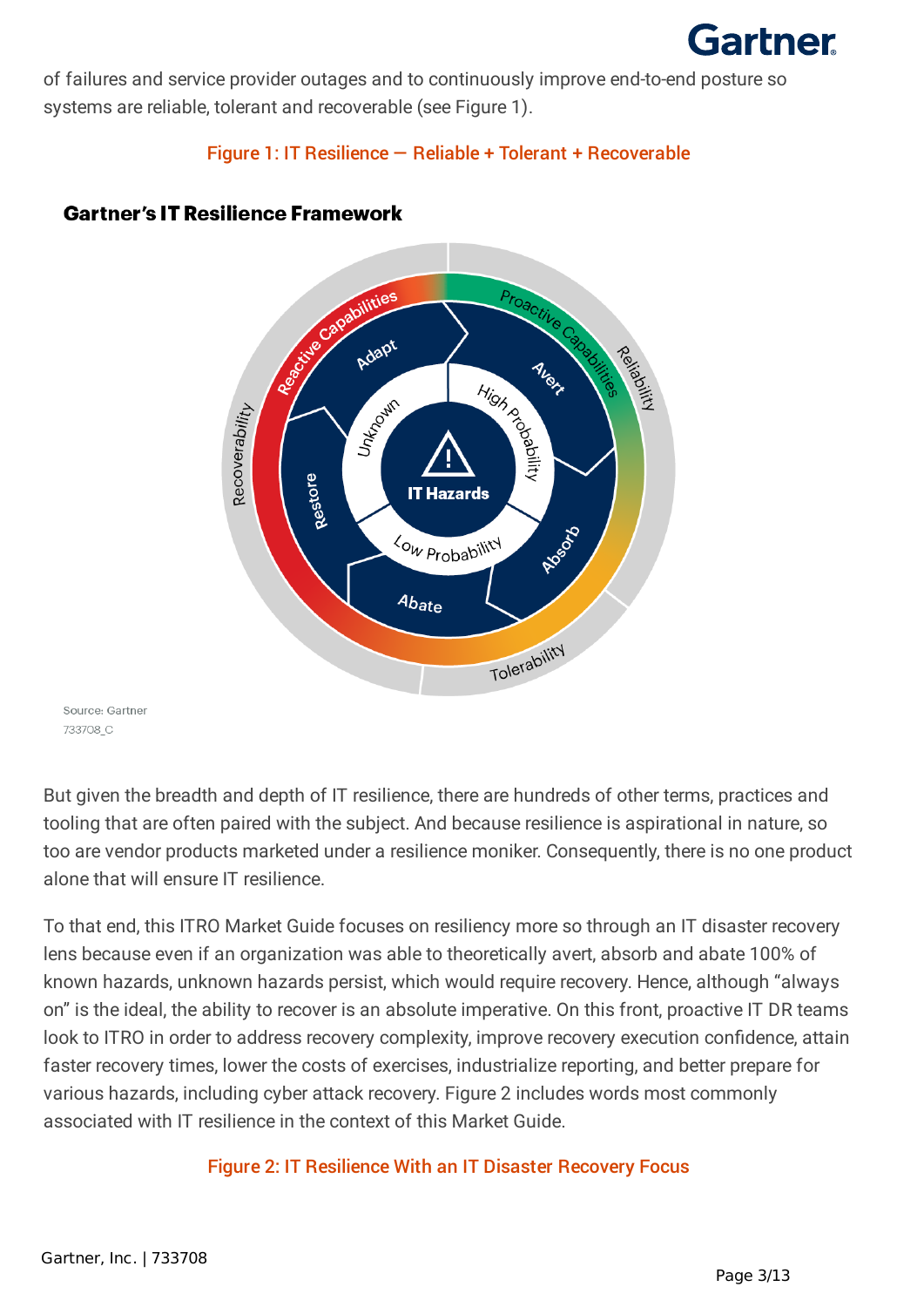### **IT Resilience Orchestration (ITRO) Key Terms**

Canary Deployment DevOps <sub>Code Isolation</sub> Terreform Data Security Data Integrity **Graceful Degradation** Portability Policy Enforcement Transient Failure 4 Golden Signals Dependency Mapping Ansible Runbook Automation CICD Fault Injection Accessibility White-Box Testing/SAST Compliance Multicloud DR Failback Postmortems Scalability Protect Anticipate MTBF Chaos Engineering Robust **RPO** Redundancy Error Budget<br>Shift Left Black-Box Testing/DAST DIRT APM SLOs Smoke Tests Failover RTO Proactive Simulation Availability Throughput Absorb **Regression Tests** Respond Incident Management Powershell Ransomware **IT Resillience MTTF SOAR** ML Anomaly Detection SRE MTTA Remediation Security **Orchestration** BIA Performance DR Exercise Configuration Management Adapt Retrospectives Risk Reliable MTTR Prevent Avert Stress Tests<br>Failure Mode Analysis MASA Cluster Recovery Granular Restore **BC** MASA Cluster Recovery Grafitular Restore<br>Detect Recover Self Healing Chaos Engineering Monitor code Inspection<br>Detect Recover GameDays Crisis Management DOM Ploform GameDays Crisis Management BCM Plaform Groovy Reactive Hybrid DR Event-Driven Replication Cross-Silo Observability **Reporting** sql Injection Capacity Planning Python

Source: Gartner 733708 C

The overall ITRO market and the associated functionality is still maturing. Currently, there are hundreds of different vendors that offer choices of tools that would at least be part of the market definition. As clients begin their evaluation and selection process to address their ITRO needs, it is useful to define a specific scope of capabilities that are desired in a product.

Although "always on" is the ideal, the ability to recover is an absolute imperative.

## Market Direction

Historically, ITRO products have focused on recovery management functionality, more so than traditional run book automation or data backup products. These capabilities included application or workload transition from a production data center into a public cloud, from a public cloud to a production data center and/or between production data centers. This is often consistent with a cloud migration, which resembles a one-time DR event involving failing over to a cloud provider.

As this market matures, products that help organizations understand their status and capabilities in terms of managing the resilience of hybrid IT platforms will be utilized to ensure that systems

Gartner, Inc. | 733708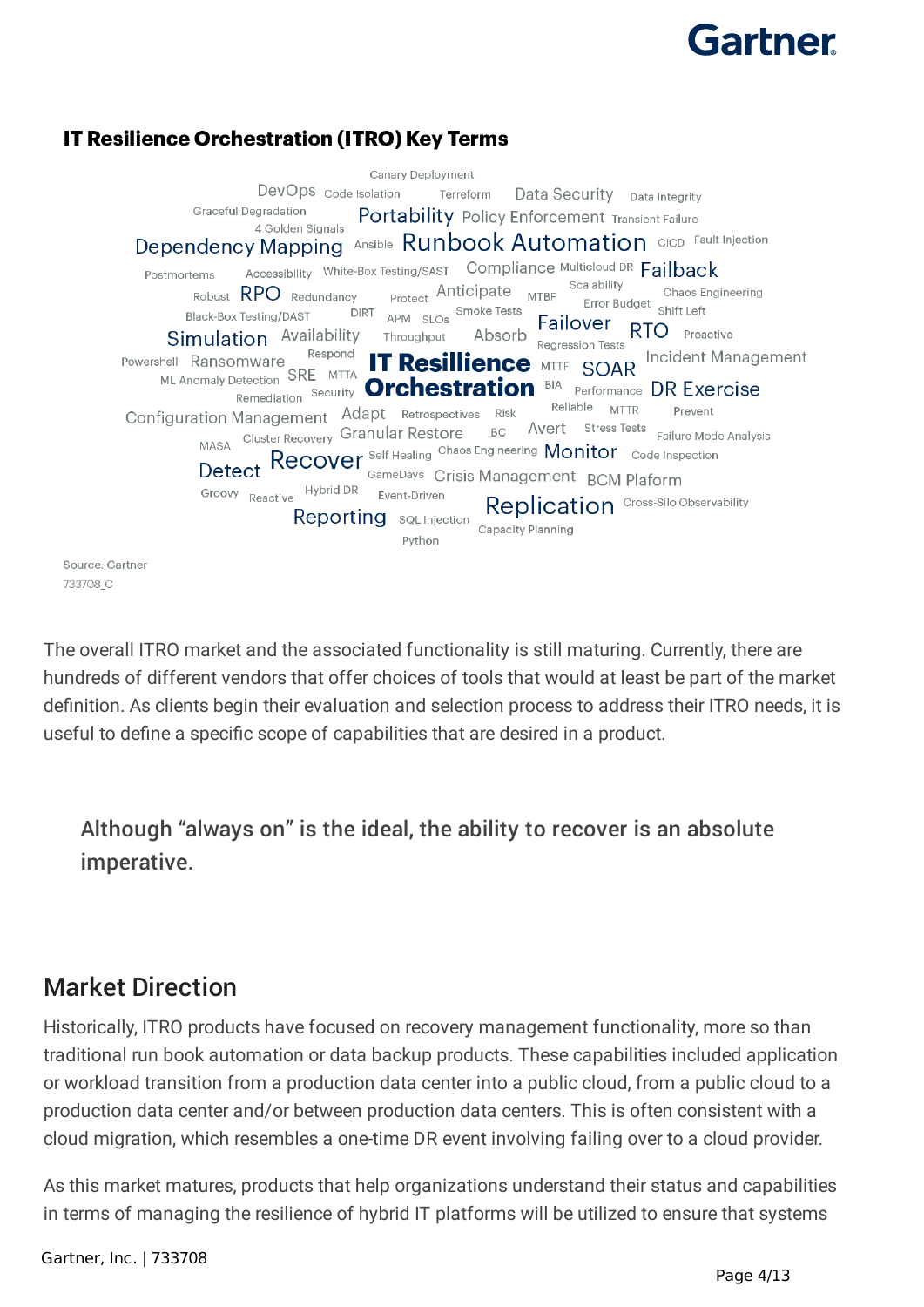

can survive events of both small and large scale. Future products look to offer additional capabilities in these areas:

- More low-code/no-code-esque GUI
- Enhanced public cloud support
- Increased data portability and container support
- Continued convergence of backup and DR solutions
- Enhanced monitoring and reporting
- Shift-left via enhanced integration across DevOps and SRE teams

## More Low-Code/No-Code-Esque GUI

Customers interested in ITRO tools desire extensivity but also simplicity. For the latter, more dragand-drop functionality is likely in terms of both workflow and reporting functionality. Buyers of the products typically want to perform as little scripting as possible.

## Enhanced Public Cloud Support

For many clients, the question of how to increase the speed of recovery without incurring the additional costs of building out and maintaining dedicated secondary or DR equipment has been answered by using the public cloud as that DR location. As a result, additional capabilities to support failover, failback and recovery management capabilities are supported within multiple public cloud services, including Amazon Web Services (AWS), Google Cloud, IBM Cloud, Microsoft Azure and Oracle Cloud, among others. But given the number of services involved, cloud-to-cloud orchestration will likely remain limited beyond existing cloud management platform (CMP) functionality, cloud-native APIs, and support for containers and microservices architectures (MSAs).

## Continued Convergence of Backup and DR Solutions

Backup and DR solutions, which have been separate products focused on delivering independent copies of data and fast data replication, respectively, have started to deliver overlapping capabilities and use cases. Backup vendors are increasingly adding DR orchestration, while DR orchestration vendors are adding granular restore capability and longer-term data retention periods.

## Enhanced Monitoring and Reporting

ITRO tools already have built-in monitoring and reporting capabilities, which are often specific to RTO and RPO targets. These capabilities will broaden over time, driven by technology advances in AIOps or IT operations platforms that combine big data and machine learning. The goal of the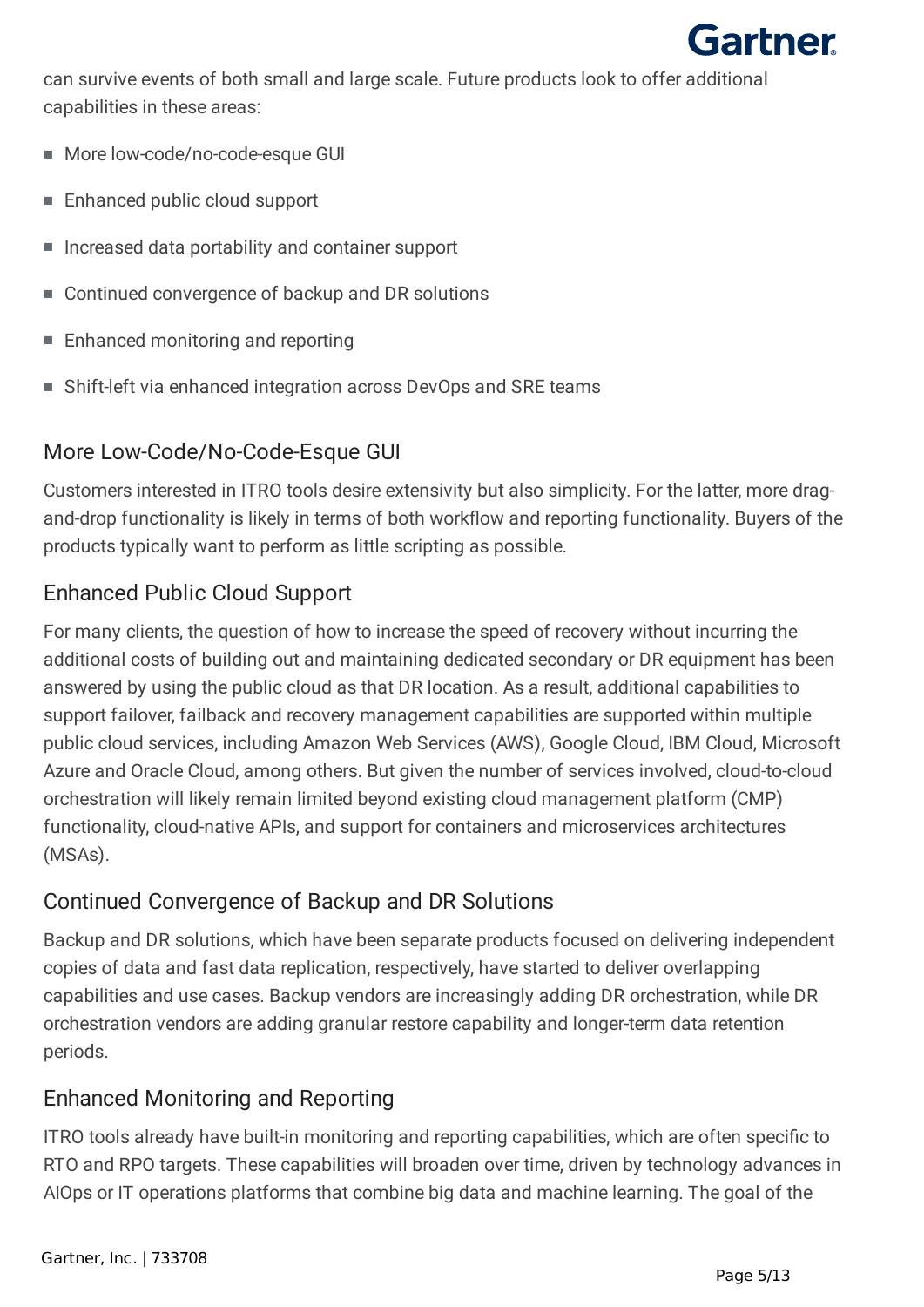

additional monitoring and reporting is to provide validation and actionable intelligence on the status of various service-level states. This capability includes:

- Monitoring and reporting on availability, performance and/or service cost metrics for application flows that span one or more production data centers and one or more public clouds.
- Dashboard support for the likelihood of specific applications and workloads achieving their recovery time objectives (RTOs) and recovery point objectives (RPOs).
- Consistency and integrity monitoring of system image and nondatabase production data.
- Timely detection and alerting of the unauthorized deletion, modification or corruption of production data.
- Evolution due to the introduction of both machine learning and artificial intelligence to find trends in the data patterns and enable automated responses to them.
- Enhanced IT service management (ITSM), application performance monitoring (APM) and security integration.
- Increased functionality related to business continuity and risk management.

### Shift-Left via Enhanced Integration Across DevOps and SRE Teams

Historically, ITRO has been more focused on improving traditional disaster recovery capabilities and less about proactive measures to absorb or avert hazards. And few DR programs are sufficiently integrated with SRE to understand risks identified, risks mitigated or to what extent validated by SRE teams (for example, AWS GameDays or Google DiRT). To date, organizations with more complex cloud deployments and embedded automation teams typically leverage a combination of:

- Cloud provider orchestration tools such as AWS CloudFormation, Google Cloud Deployment Manager and Microsoft Azure Resource Manager, or VMware Cloud Assembly.
- Non-cloud-specific software such as Cloudify EaaS, HashiCorp Terraform, Pulumi Platform and VMware vRealize Suite.
- These are augmented by configuration automation (for example, configuration of OS and software installation) such as Chef Enterprise Automation Stack, Puppet Enterprise, Red Hat Ansible (Ansible Tower) and SaltStack Enterprise.

## Market Analysis

In the current hybrid IT environment with IT architraves and business processes spanning internal and external systems, organizations should look for tools to allow the automation and

Gartner, Inc. | 733708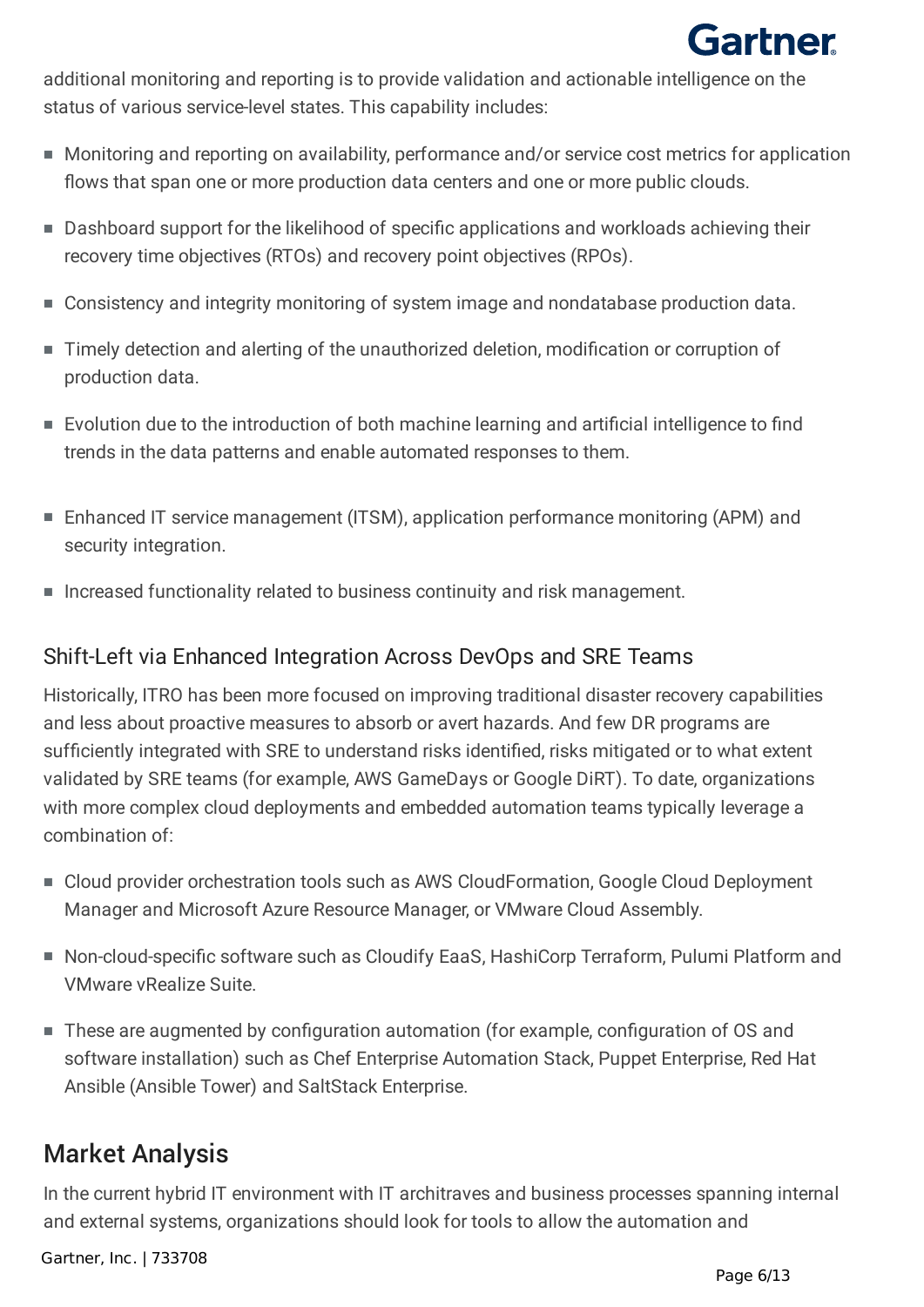

orchestration for the recovery of IT systems across a wide range of scenarios. We have called these tools "IT resilience orchestration."

Automated failover, failback and recovery management. The scope may be between any combination of data centers or public cloud offerings for:

- Virtual or physical server image
- Individual applications operations
- Database systems
- Application groups/entire workload (a workload being a combination of servers, applications and databases, often know as an application consistency group)

Replication and orchestration. The approach differs by vendor. Some examples include:

- Perform orchestration for only the workloads that leverage the embedded data replication capabilities of the ITRO solution.
- Perform orchestration of other data replication products, with no data replication performed by the tool itself.
- Perform replication and provide orchestration for both what it replicates as well as what other tools replicate.

Discovery, dependency mapping and analysis for intra/interworkloads.

- Service dependency mapping tools discover, snapshot and track configuration relationships by creating blueprints to map dependencies among infrastructure components (for example, servers, networks and storage) and applications in physical, virtual and cloud environments to form an IT service view.
- Data dependency mapping analyzes the consistency of data and reports on the likelihood of achieving specified recovery targets, based on analyzing and correlating data from applications, databases, clusters, OSs, virtual systems, networking and storage replication mechanisms.

DR management and run book creation. Definition, execution and critical-path analysis of predefined workflows (that is, run books) that support either more traditional DR exercising or production operations failover and failback, or a combination of the two.

■ This analysis may be supported as a visual analysis (PERT chart-like) of portions of a run book flow that may adversely impact the realization of an RTO or RPO target.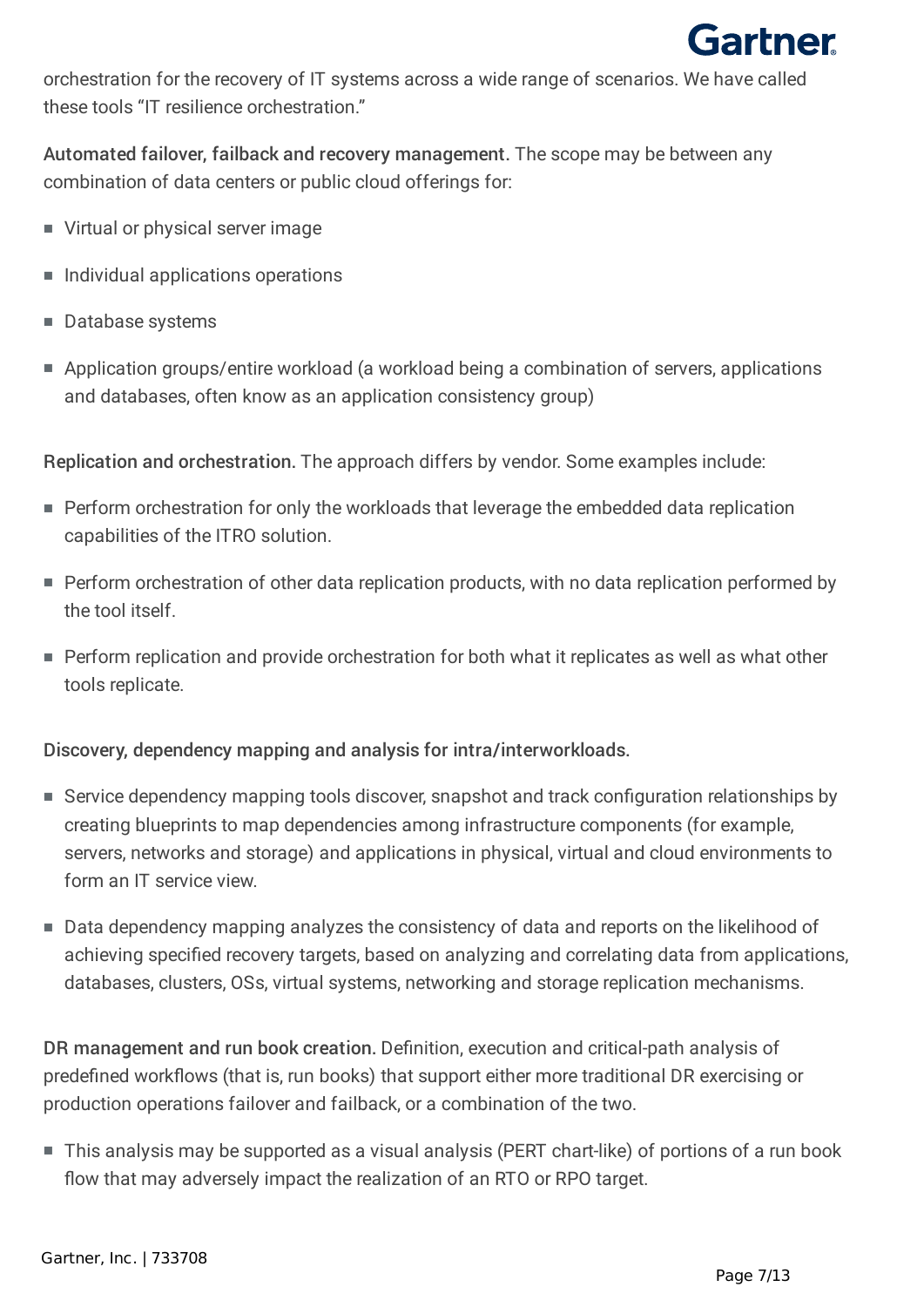$\quad \blacksquare$  It may also be supported in the form of a log-based report of the results of the most recent recovery exercises. Such results include the elapsed time to complete the exercises and the deviation (plus or minus) of that time relative to defined recovery time targets.

#### Reporting and validation of recovery capability.

- Data consistency checks and integrity validation via data replication processes or management of data replication tools.
- Automated, recurring recovery exercises.

ITRO tools support user-developed recovery plans and run books and/or built-in recovery and continuity management mechanisms for specific virtual machine or physical system image types. Data in the form of server images or application datasets are replicated by the ITRO tools themselves, or they monitor data replication processes, thus validating the integrity of the replication process. They do this using functionality enabled by software directly developed by the ITRO vendor. Supported IT systems components include individual system images, applications and/or entire application group components between internal production data centers, public cloud services or combinations thereof.

Most ITRO products evolve from these sources:

- Backup, replication and recovery tools (see Magic Quadrant for Data Center Backup and Recovery Solutions and Market Guide for Backup as a Service) — many of which have embedded orchestrated recovery capabilities.
- HCI vendors that have built-in automated recovery capabilities (see Magic Quadrant for Hyperconverged Infrastructure) for workloads residing on the platform.
- Tools focused on cloud migration and cloud DR.
- Business continuity management and risk management platforms (see Magic Quadrant for Business Continuity Management Program Solutions, Worldwide and Magic Quadrant for Integrated Risk Management Solutions) either directly or in concert with IT service management tools (see Magic Quadrant for IT Service Management Tools) or other IT process automation tools.
- Continuous availability (or high-availability clustering) tools.
- Cloud management platforms, which support the operations management for both on-premises and public cloud-based workloads (see Magic Quadrant for Cloud Management Platforms).
- Software-defined infrastructure products, which extend infrastructure management into public clouds.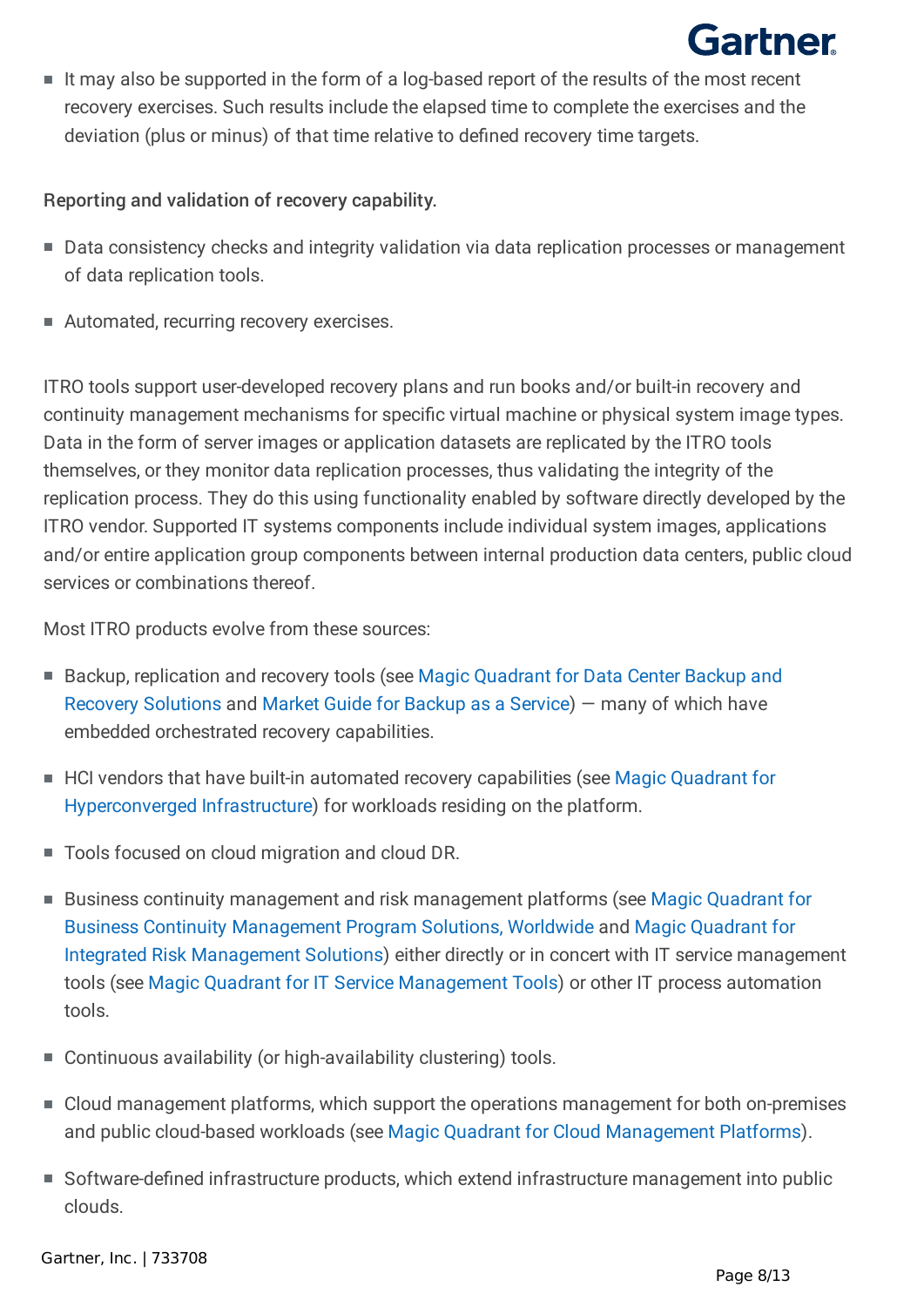

■ To a lesser degree to date, application performance monitoring (see Magic Quadrant for Application Performance Monitoring).

ITRO functionality can be actualized through many of the above channels. This Market Guide homes in on the ones Gartner most frequently encounters among clients with a singular purpose of enterprise orchestrated recovery for "DIY DRaaS."

End-user organizations using ITRO software products can own and manage their DR processes to obtain high levels of recovery effectiveness without the requirements of using external service providers. Alternatively, many ITRO products are built and marketed as the backbone of DRaaS providers, with every participant of the Market Guide for Disaster Recovery as a Service utilizing one or more ITRO products in their service offerings. In an effort to offer further levels of differentiation, growing numbers of managed service providers are using ITRO products and a combination of internally developed software, custom scripts and service delivery methodologies, rather than purely one or more standardized product offering (see Note 1).

## Representative Vendors

## Market Introduction

All the below representative products support efforts by infrastructure and operations teams to build out ITRO platforms and contribute to the mission-critical priorities for IT availability and recovery management. They have been segmented into two groups based on the level of orchestration.

## Group No. 1: Orchestrators of Multiple Replication Products

This segment offers holistic support for multiple replication tools, with orchestration across heterogeneous applications, storage and compute platform architectures. They don't tend to have replication capabilities built within, as that is not typically the core focus. More often the focus is helping clients avoid extensive scripting by providing prefabricated application run book templates across a variety of platforms with real-time dashboards for showing the overall status for recoverability in an environment (see Table 1).

#### Table 1: Orchestrators of Multiple Replication Products

Vendors Products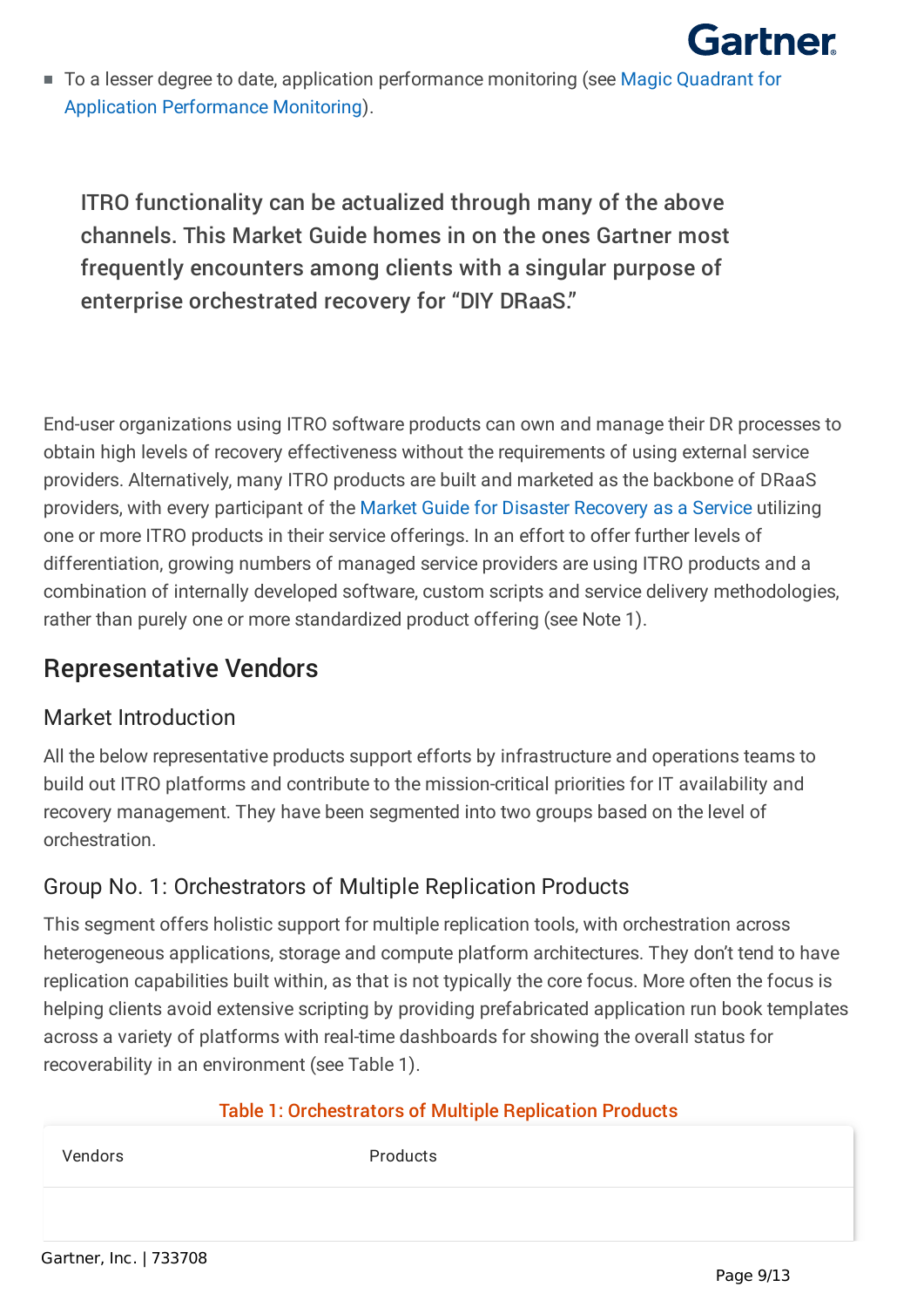| CA Technologies, a Broadcom<br>Company                                                                             | CA Automic Enterprise Disaster Recovery Automation and<br>Monitoring |
|--------------------------------------------------------------------------------------------------------------------|----------------------------------------------------------------------|
| Geminare                                                                                                           | <b>Resiliency Management Platform</b>                                |
| <b>IBM</b>                                                                                                         | IBM Resiliency Orchestration                                         |
| <b>Micro Focus</b>                                                                                                 | <b>Operations Orchestration</b>                                      |
| Perpetuuiti                                                                                                        | <b>Continuity Patrol</b>                                             |
| <b>Transitional Data Services (TDS)</b>                                                                            | TransitionManager                                                    |
| <b>Veritas Technologies</b>                                                                                        | Resiliency Platform <sup>1</sup>                                     |
| <b>VMware</b>                                                                                                      | Site Recovery Manager <sup>2</sup>                                   |
| <sup>1</sup> Includes native replication capabilities<br><sup>2</sup> For products that replicate VMware workloads |                                                                      |

Source: Gartner (September 2020)

## Group No. 2: Replication-Oriented Orchestration Products

This segment provides replication but typically only provides orchestration for the workloads for which it replicates. Many of these products originated from backup and recovery vendors. In fact, most backup and replication tools have some level of built-in workflow recovery capabilities and feature extensible, programmatic interfaces that allow recovery processes to be scripted and orchestrated by other platforms. The Magic Quadrant for Data Center Backup and Recovery Solutions and Market Guide for Backup as a Service research notes cover these products at great length.

Others in group two are vendors whose products have historically focused on use cases specific to disaster recovery or enabling portability and lift-and-shift migrations. Examples most common among Gartner clients when deciding between either choosing a DRaaS provider or acquiring a replication-oriented tool for "DIY DRaaS" are listed in Table 2.

#### Table 2: Replication-Oriented Orchestration Products

Vendors Products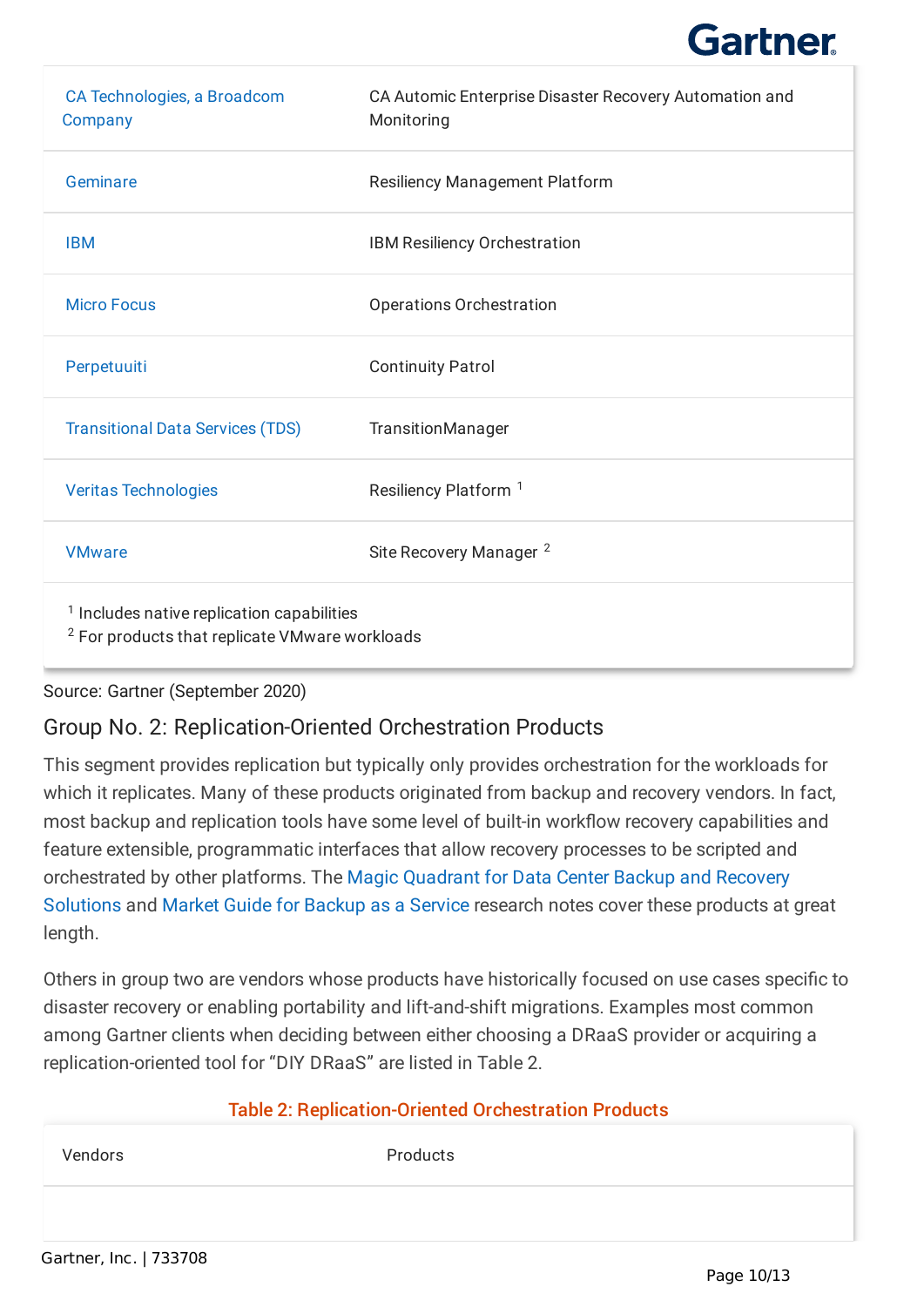| CloudEndure, an AWS Company | <b>CloudEndure Disaster Recovery</b>           |
|-----------------------------|------------------------------------------------|
| <b>Microsoft</b>            | <b>Azure Site Recovery</b>                     |
| <b>RackWare</b>             | <b>Disaster Recovery</b>                       |
| Zerto                       | <b>IT Resilience Platform</b>                  |
| <b>VMware</b>               | VMware Site Recovery (for VMware Cloud on AWS) |
| Veeam                       | Veeam Availability Orchestrator                |
|                             |                                                |

Source: Gartner (September 2020)

*The vendors listed in this Market Guide do not imply an exhaustive list. This section is intended to provide more understanding of the market and its offerings.*

## Market Recommendations

Organizations evaluating ITRO products should scrutinize whether their shortlisted tools address their specific requirements or deliver superfluous functionality that is unlikely to be used, resulting in a higher license cost. In other words, the needs of organizations that require only replication, failover and failback support for VMware-based VMs are very different from those that require more general-purpose recovery workflow automation for a diverse set of physical and virtual servers.

Capabilities like production database failover and failback, data dependency mapping, recovery critical path analysis, and production data consistency and integrity assurance are much more applicable to large data center operations that support several hundred, if not thousands, of servers. The target benefit, in addition to improved operations efficiency and effectiveness, should be to significantly reduce recovery management complexity.

In addition, products that support resilience orchestration can provide greater implementation flexibility and reduced recovery service provider dependency in support of an IT application portfolio that has deployment spanning more traditional data centers and one or more public clouds.

Questions the team should consider:

■ Given the resources we have and time-to-value needed, would selecting a DRaaS vendor who provides ITRO functionality as part of its service offering be more appropriate?

Gartner, Inc. | 733708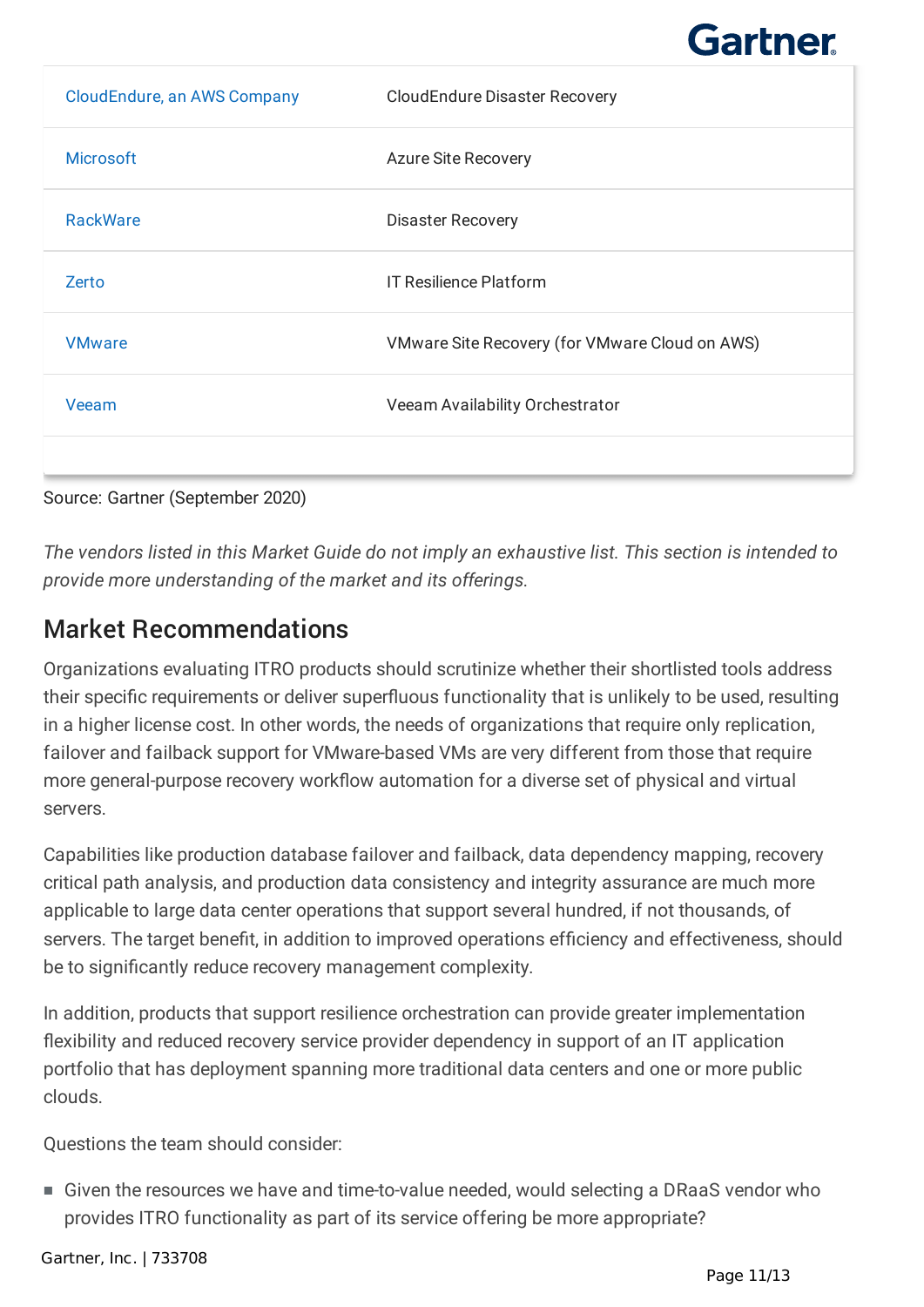

- Do we need to improve our RPO and potentially derive value from a tool that provides both replication and orchestration?
- Do we have a relatively heterogeneous environment where we need an orchestrator of many different platforms and replication tools?
- Have we already invested in platforms (for example, HCIS) or backup/replication products that now have some or all the functionality embedded for both replication and automated recovery?
- To what extent do we have a desire to address public cloud workloads versus on-premises?
- What strategic bets have we made at the macro level in terms of investments in automation teams, platforms and tooling (for example, ITSM, cloud management and automation)? And what is the appetite to leverage those resources for automation?

Shop around: Pricing and feature bundling is highly variable between vendors, and the problem is exacerbated by the fact that some vendors apply different licensing mechanisms among their individual tools or modules. Plan for the next three years in terms of systems and functionality covered, and get a pricing commitment for not only the initial phase, but also the subsequent phases. Gartner clients should also use inquiry privileges to "sanity check" product pricing quotations.

# Note 1 Representative Vendor Selection

As discussed in the Market Analysis section, hundreds of vendors have viable capabilities related to ITRO. This is especially true for replication and backup tools, general automation tools, and IaaS orchestration software. The 13 vendors profiled here are those most common among Gartner clients when deciding between either choosing a DRaaS provider or acquiring a tool for "DIY DRaaS"

# Document Revision History

[Market Guide for IT Resilience Orchestration - 19 October 2018](https://www.gartner.com/document/code/373628?ref=dochist) [Market Guide for IT Resilience Orchestration Automation - 14 December 2017](https://www.gartner.com/document/code/346127?ref=dochist) [Market Guide for IT Resilience Orchestration Automation - 13 December 2016](https://www.gartner.com/document/code/314071?ref=dochist)

## Recommended by the Author

[Market Guide for Disaster Recovery as a Service](https://www.gartner.com/document/3986808?ref=authbottomrec&refval=3991058) [Magic Quadrant for Data Center Backup and Recovery Solutions](https://www.gartner.com/document/3987618?ref=authbottomrec&refval=3991058)

[Reduce Costs and Piggyback DR Investments](https://www.gartner.com/document/3985785?ref=authbottomrec&refval=3991058)